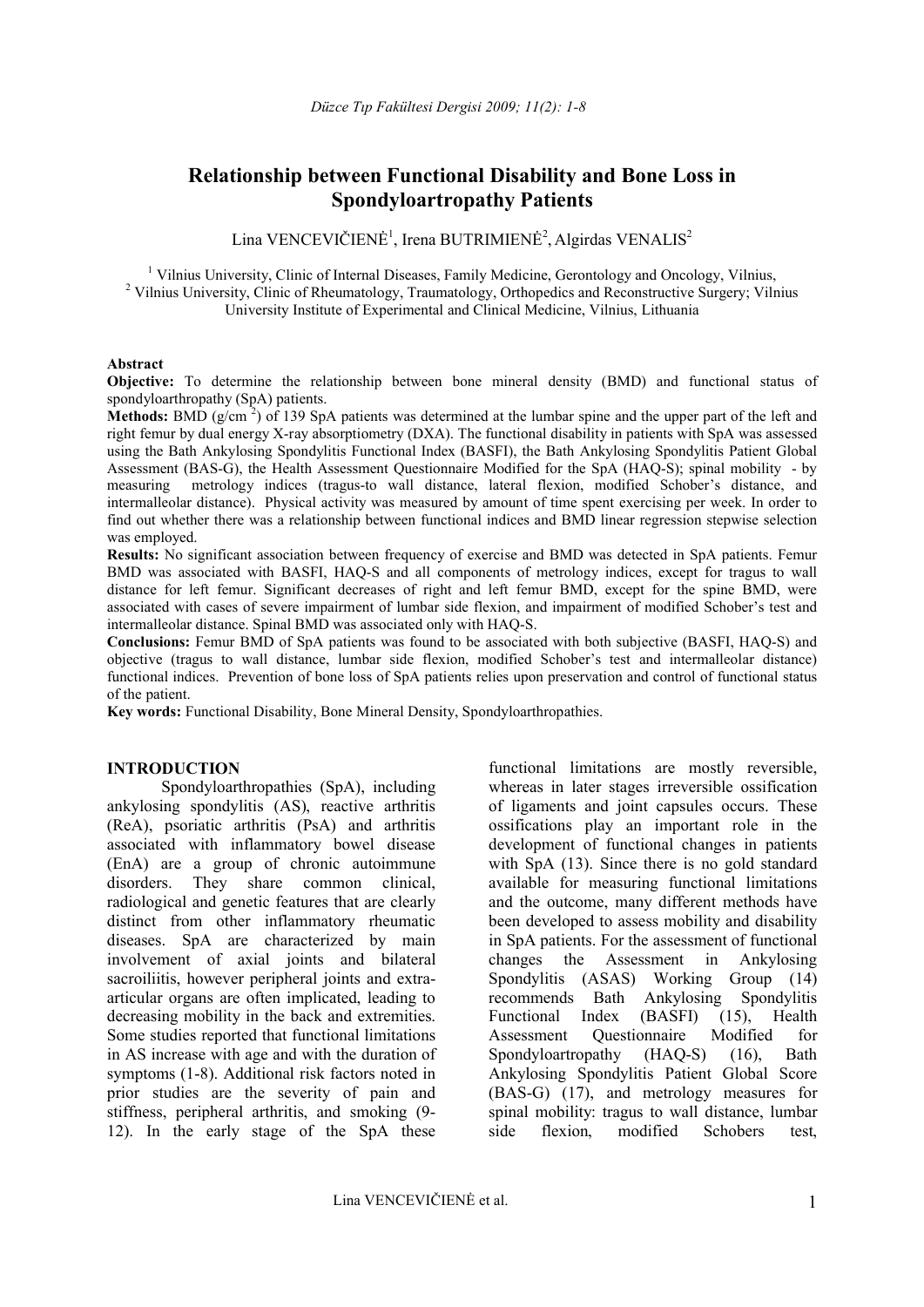intermalleolar distance, or the Bath Ankylosing Spondylitis Metrology Index (BASMI) (18).

Decreased bone mineral density (BMD) is a typical extra-articular symptom in SpA. Many patients with SpA, despite being either young or male have osteoporosis (OP) and consequent non-traumatic fractures. In subsequent reports, the osteopenia or osteoporosis frequency in AS patients ranges from 50 to 92% (19,20). In our earlier work we already showed statistically significant BMD differences between SpA and healthy control group, irregardless of disease duration at all tested skeletal sites (lumbar spine and both femurs). When comparing patients according to disease duration starting from the appearance of symptoms (up to 5, from 5 to 10 and more than 10 years), BMD differences were found only in femurs, while no significant differences in lumbar spine were found. It is interesting to note that there were no statistical significant changes in the same indices when comparing disease duration starting from the time of diagnosis (21).

The bone density of an individual and risk of developing OP are influenced by a number of common factors, including peak bone mass, race, advanced age, family history of OP, other illnesses, decreased sex-steroid activity, corticosteroid use, certain chronic diseases that affect absorption or vitamin D, smoking, and excessive alcohol use (22-25). The release of inflammatory mediators during the course of chronic autoimmune disorders, use of medications (especially corticosteroids) and decreased mobility of patients are some possible mechanisms for the occurrence of OP (26,27). In our earlier study, when we compared patients with SpA, rheumatoid arthritis, and healthy control group we found statistical significant difference only between patients and control group, however BMD and Z score did not differ among SpA and rheumatoid arthritis patients. Changes in bone mass in patients with disease duration up to 10 years in the spine of patients with SpA were even more expressed than in rheumatoid arthritis patients, while in femur sites no differences were found (28).

A reduced range of movement of the spine in AS patients has been considered as an etiological factor of OP (29-31). Until now, there is still a lack of data that assesses the correlation

between BMD and functional limitations in patients not with AS but other SpA.

The objectives of this study were to evaluate functional disability and BMD in patients with different SpA and to determine the relationship between BMD and functional status of the patient.

### **Materials and methods**

A cross sectional study was conducted between 2006 and 2008 at the Department of Rheumatology of Vilnius University Hospital "Santariskiu Klinikos". The study was approved by the National Committee of Ethics. Study sample included 139 SpA patients (96 males, 43 females) aged between 20 and 75 years. Patients suffering from conditions which might alter bone mineral content and/or bone metabolism (alcohol abuse, liver and kidney disease, hypogonadism, hyperthyroidism, hyperparathyroidism, ongoing thyroxin and anti-convulsant therapy) were excluded.

BMD  $(g/cm<sup>2</sup>)$  was determined at the lumbar spine (first to fourth vertebrae, anteroposterior view) and the upper part of the left and right femur by dual energy X-ray absorptiometry (DXA) (LEXXOS-DMS, France). All participants completed questionnaires covering demographics, medical history and functional status. The functional disability in patients with SpA was assessed using the Bath Ankylosing Spondylitis Functional Index (BASFI) using a range from 0 (easy) to 10 (impossible); the Health Assessment Questionnaire modified for the Spondyloarthropathies ( HAQ-S) using a range from 0 (no difficulty) to 3 (unable to do), Bath Ankylosing Spondylitis Patient Global Assessment (BAS-G) using a range from 0 to 10 (the higher score, the greater perceived effect of the disease on patients well being), and by measuring metrology indices (tragus-to wall distance, lateral flexion, modified Schober's distance, and intermalleolar distance (0-mild, 1-moderate, 2-severe impairment). Physical activity was measured by amount of time spent exercising per week: >140 min. per week; >60-140 min. per week; 20-60 min. per week; no activity.

# **Statistical analysis**

Data was analyzed using SPSS 16.0 software (version for windows). Descriptives for continuous variables were presented as mean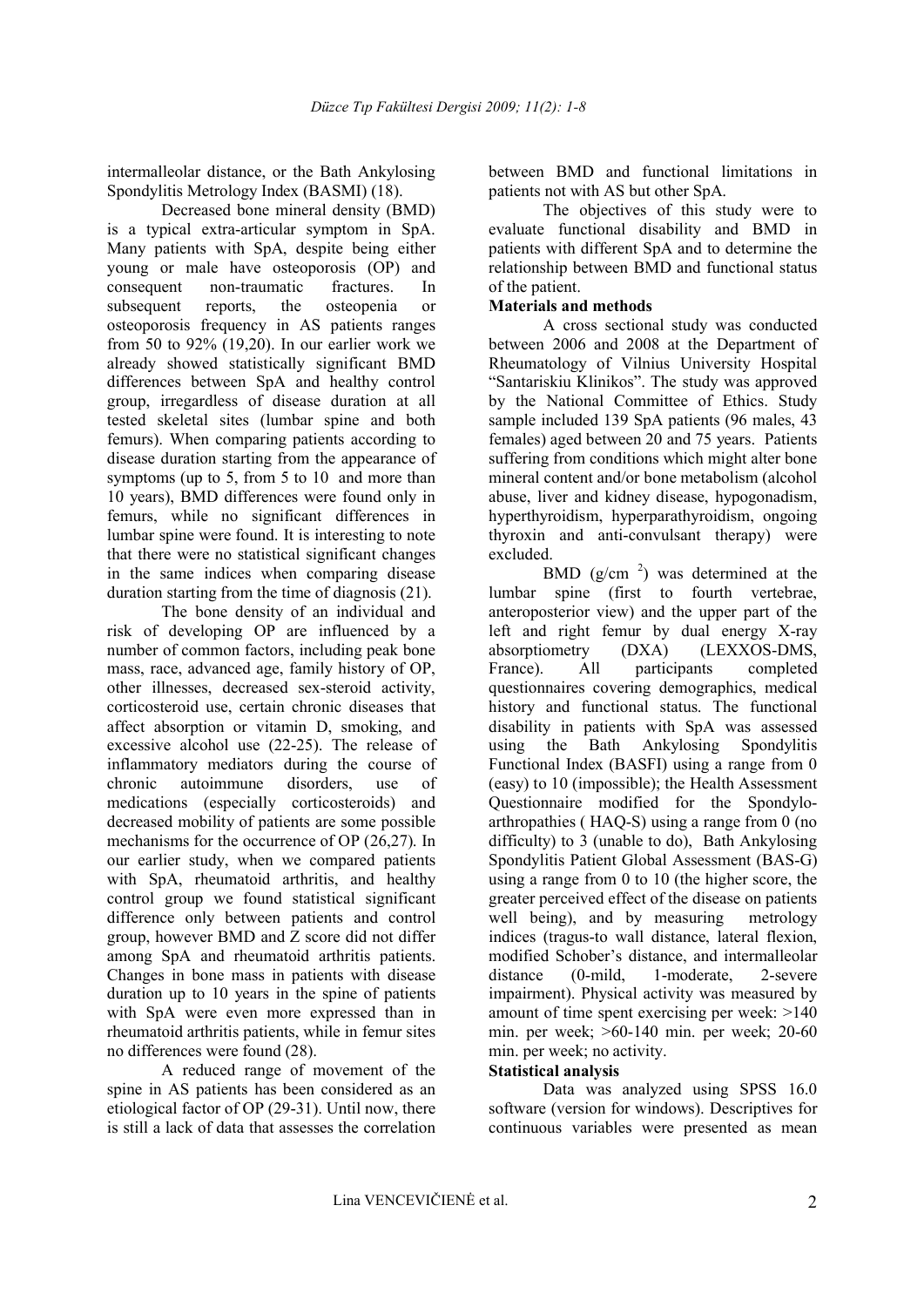(SD) and tables of frequencies were reported for categorical variables. For comparison of BMD between different SpA, analysis of covariance (ANCOVA) was used when adjustment for confounding factors was made. In order to find out whether there was a relationship between functional indices and BMD linear regression stepwise selection was employed. A variable entered the model if its significance was less or equal to 0.05 and was removed if its significance was greater than 0.1. All presented p values are two sided. Level of significance was set to 0.05.

#### **RESULTS**

#### **Characteristics of patients**

Clinical characteristics of studied patients are presented in tables 1 and 2. The distribution by gender was not uniform. The average delay in diagnosis of SpA was close to 5 years. Evaluation of patient's exercising per week revealed that about 1/3 of patients were physically inactive, however, in more than 50% of patients only mild impairment of spinal mobility was found according to metrology indices.

#### **Comparison of different SpA with respect to BMD**

No differences between SpA with respect to BMD were found while comparing SpA diseases (Table 3). Using analysis of covariance (ANCOVA) when adjustments were made for the following factors: age, BMI, gender, physical activity, time from first symptoms, time from clinical diagnosis, cumulative dose of glucocorticoids (mg) used and family history of OP also did not revealed significant BMD differences between studied SpA. All patients (n=139) with ankylosing spondylitis, psoriatic arthritis, entheropatic arthritis and reactive arthritis had axial involvement. 91 patients of 139 had axial and peripheral articular involvement. No BMD differences were observed between patients with and without peripheral involvement  $(p>0.05)$ .

| Age                                                  | 42.439 (12.925)      |
|------------------------------------------------------|----------------------|
| BMI                                                  | 26.072 (5.057)       |
| Time from first symptoms<br>to diagnosis (in months) | 54.752 (64.06)       |
| Cumulative dose of<br>glucocorticoids (mg)           | 5341.784 (13170.894) |
| Gender (%)                                           |                      |
| Female, premenopausal                                | 15 (10.8%)           |
| Female, postmenopausal                               | 28 (20.1%)           |
| Male                                                 | 96 (69.1%)           |
| Physical activity (%)                                |                      |
| >140 min per week                                    | 34 (24.5%)           |
| $>60-140$ min. per week                              | $16(11.5\%)$         |
| 20-60 min. per week                                  | 41 (29.5%)           |
| No activity                                          | 48 (34.5%)           |
| family history of OP                                 | 40 (28.8%)           |
| BMD (right femur)                                    | 0.840(0.123)         |
| BMD(left femur)                                      | 0.853(0.122)         |
| <b>BMD</b> (spine)                                   | 0.883(0.144)         |
| BAS-G                                                | 6.040(1.994)         |
| BASFI                                                | 4.576 (2.779)        |
| HAQ-S                                                | 0.901(0.711)         |

Table 1. Characteristics of studied patients\*.

\* For continuous data "mean (SD)" is presented; for categorical data "number (%)" is presented; percent is calculated from total number of patients.

Table 2. Distribution of patients by metrology indices

| <b>Metrology</b><br>indices* | Mild $(0)$  | Moderate (1) | Severe (2)   |
|------------------------------|-------------|--------------|--------------|
| Modified<br>Schober's test   | 79 (56.8%)  | 41 (29.5%)   | 19 (13.7%)   |
| Lumbar side<br>flexion       | 79 (56.8%)  | 44 (31.7%)   | $16(11.5\%)$ |
| Intermalleolar<br>distance   | 73 (52.5%)  | $46(33.1\%)$ | $20(14.4\%)$ |
| Tragus to<br>wall distance   | 106 (76.3%) | 27 (19.4%)   | $6(4.3\%)$   |

\* In parenthesis percent from total number of patients is presented Table 3. Comparison of SpA diseases with respect to BMD

|                  | AS<br>$(n=57)$ | PsA<br>$(n=33)$ | EnA<br>$(n=29)$ | ReA<br>$(n=20)$ | P value* |
|------------------|----------------|-----------------|-----------------|-----------------|----------|
| BMD (right)      | 0.830          | 0.830           | 0.858           | 0.860           | 0.685    |
| femur)           | (0.129)        | (0.131)         | (0.118)         | (0.094)         |          |
| <b>BMD</b> (left | 0.847          | 0.845           | 0.857           | 0.877           | 0.750    |
| femur)           | (0.129)        | (0.135)         | (0.115)         | (0.094)         |          |
| <b>BMD</b>       | 0.908          | 0.89            | 0.837           | 0.870           | 0.358    |
| (spine)          | (0.177)        | (0.143)         | (0.075)         | (0.096)         |          |

\* - p value indicates differences between AS, PsA, EnA and ReA groups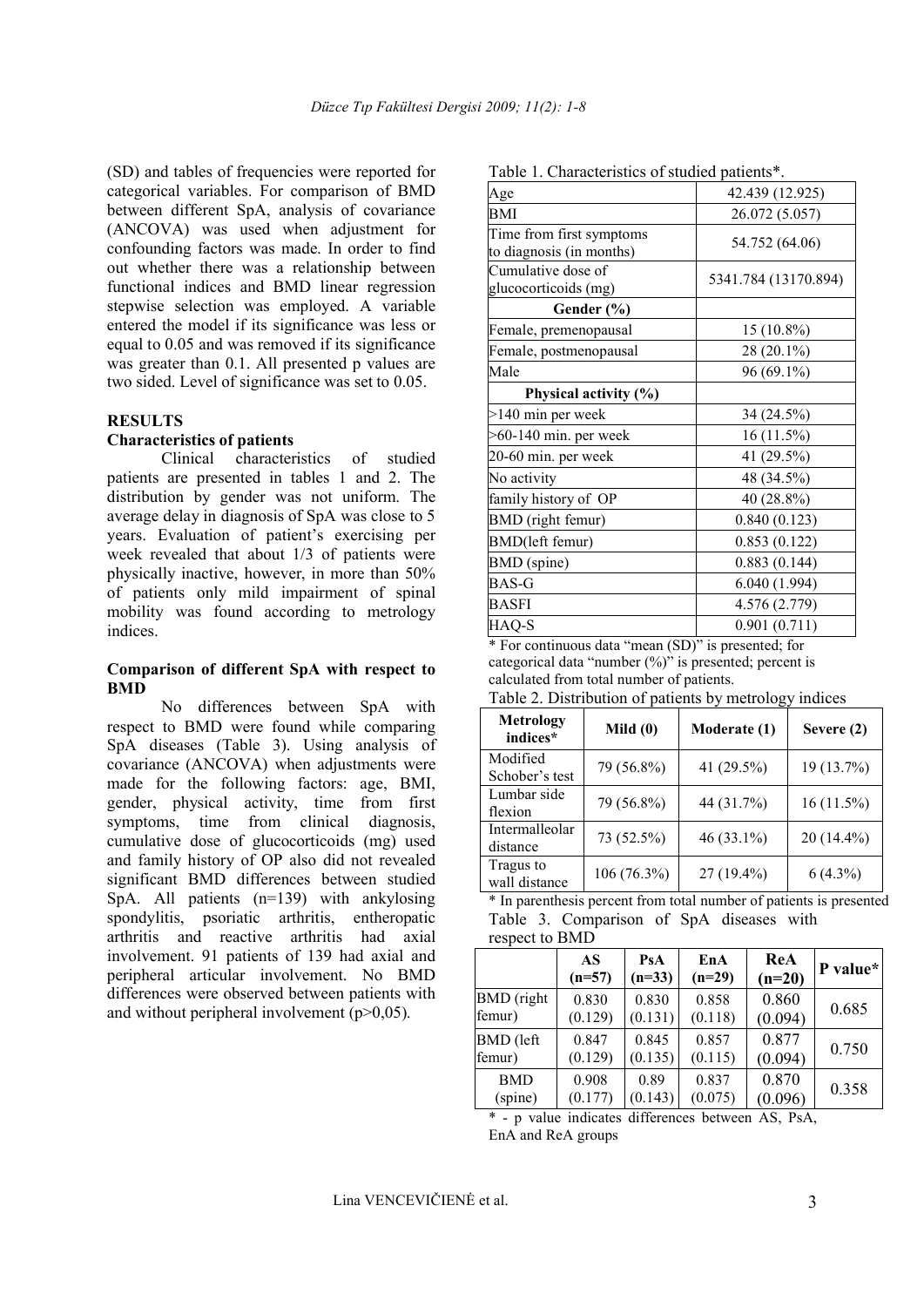### **Functional disability and BMD**

To accomplish the task of assessing the possible relationship between BMD and functional status, linear regression was used. A total of 21 models were constructed. In each of the models one of BMD measures (BMD of right, left femur or spine) acted as a dependent variable. The list of independent variables included the confounding factors, i.e. age, BMI, gender, physical activity, time from first symptoms, time from clinical diagnosis, cumulative dose of glucocorticoids used, family history of OP; and also one of seven functional

indices (BAS-G, BASFI, HAQ-S, modified Shober's test, lumbar side flexion, intermalleolar distance, tragus to wall distance). Categorical variables attaining more than 2 values were recorded using the common method of binary indicators. Coding schemes are presented in table 4. Stepwise selection was used. Results of the last step for each model are presented in table 5. Femur BMD was associated with BASFI, HAQ-S and all components of metrology indices, except for tragus to wall distance for left femur. However, spinal BMD was associated only with HAQ-S.

| <b>Variable</b>                                                                                         | Value                   | Dummy1 | Dummy2 | Dummy3     |  |
|---------------------------------------------------------------------------------------------------------|-------------------------|--------|--------|------------|--|
| Modified Schober's test,<br>lumbar side flexion,<br>intermalleolar distance,<br>tragus to wall distance | $Score = 0$             | 0      |        |            |  |
|                                                                                                         | $Score = 1$             |        |        | Not needed |  |
|                                                                                                         | Score $= 2$             |        |        |            |  |
| Gender                                                                                                  | Male                    |        |        |            |  |
|                                                                                                         | Female, premenopausal   |        |        |            |  |
|                                                                                                         | Female, postmenopausal  | 0      |        |            |  |
|                                                                                                         | No activity             |        |        | 0          |  |
| Physical activity                                                                                       | 20-60 min. per week     |        |        | 0          |  |
|                                                                                                         | $>60-140$ min. per week |        |        | 0          |  |
|                                                                                                         | $>140$ min per week     |        |        |            |  |

|  |  | Table 4. Coding of categorical variables. |
|--|--|-------------------------------------------|
|  |  |                                           |

It was found that prominent impairment of metrology indices (lumbar side flexion, modified Schober's test and intermalleolar distance) is linked to a lower femur BMD, since decreased femur BMD was observed only when moving from score 0 to score 2 (see table 4 for coding and table 5 for results). Other significant predictors of lower BMD were BMI and cumulative dose of used glucocorticoids (Table 5).

#### **DISCUSSION**

Our study did not reveal any significant differences by measuring BMD in different SpA. Thus irregardless of some differences, SpA do share common clinical, genetic, and pathophysiological features.

Data about the relationship between BMD and functional ability of SpA patients is scarce. Some authors found low bone density in AS patients despite taking regular exercise therapy (32). Our data also showed no association between frequency of exercise and BMD in all SpA group.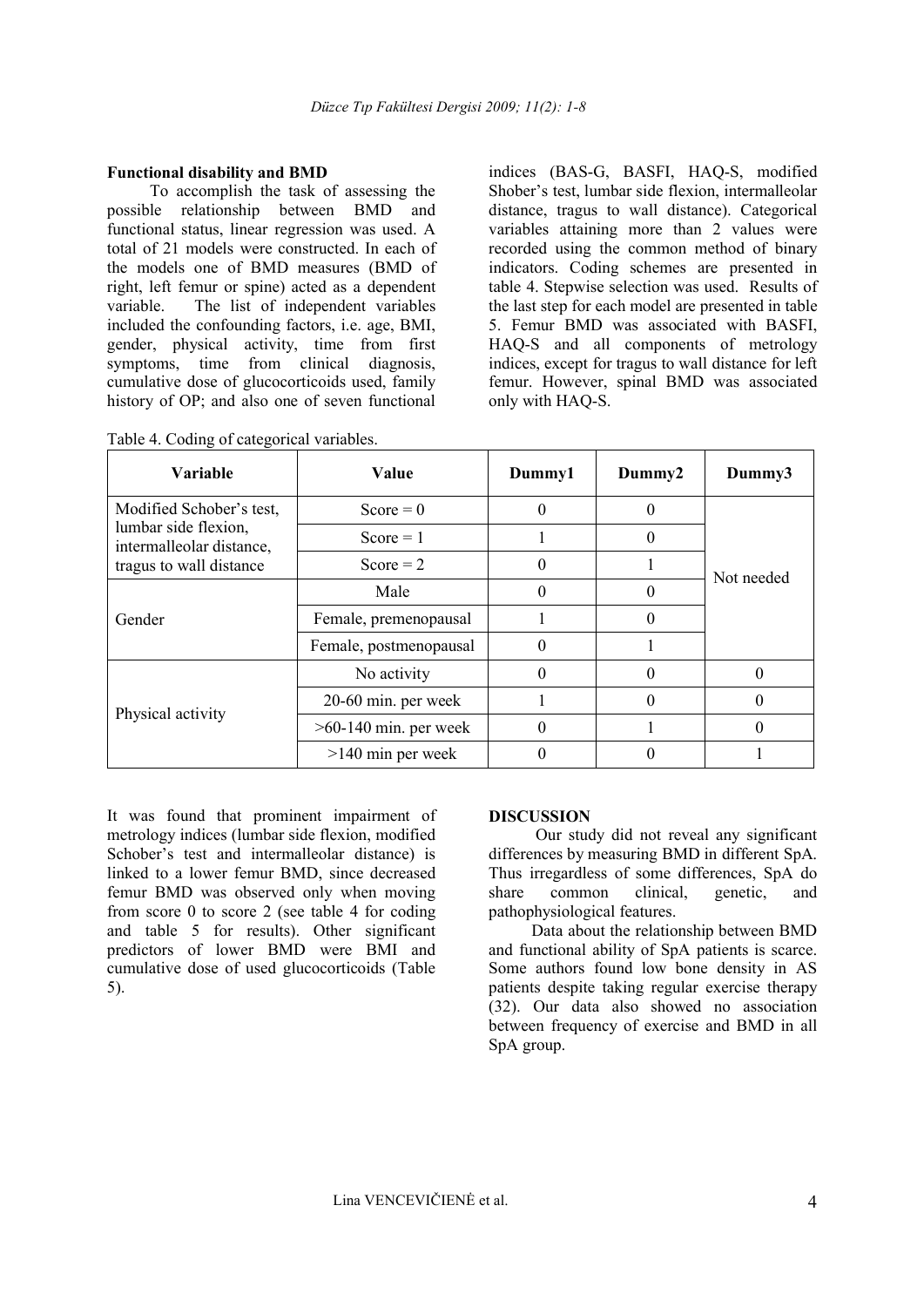|                           | <b>Functional Index</b><br>used in | Model<br>summary    | Independent<br>variable       | Regression<br>coefficient (SE)                | <b>Beta</b>       | P value            |
|---------------------------|------------------------------------|---------------------|-------------------------------|-----------------------------------------------|-------------------|--------------------|
|                           | the model                          | $(R^2; ANOVA$ p)    |                               |                                               |                   |                    |
| <b>BMD</b> right<br>femur | <b>BAS-G</b>                       | $0.114; \leq 0.001$ | <b>BMI</b><br>glucocorticoids | 0.006(0.002)<br>$\leq 0.001$ ( $\leq 0.001$ ) | 0.251<br>$-0.254$ | 0.002<br>0.003     |
|                           |                                    |                     | <b>BASFI</b>                  |                                               |                   |                    |
|                           |                                    |                     | <b>BMI</b>                    | $-0.014(0.003)$                               | $-0.313$          | < 0.001            |
|                           | <b>BASFI</b>                       | $0.209$ ; < 0.001   |                               | 0.007(0.002)                                  | 0.301             | < 0.001            |
|                           |                                    |                     | glucocorticoids               | $< 0.001 (-0.001)$                            | $-0.216$          | 0.006              |
|                           |                                    |                     | HAQ-S                         | $-0.055(0.014)$                               | $-0.321$          | < 0.001            |
|                           | HAQ-S                              | $0.212; \leq 0.001$ | <b>BMI</b>                    | 0.008(0.002)                                  | 0.316             | < 0.001            |
|                           |                                    |                     | glucocorticoids               | $<0.001$ $(<0.001$ )                          | $-0.219$          | 0.005              |
|                           | modified                           |                     | Schober's test (2)*           | $-0.079(0.028)$                               | $-0.223$          | 0.006              |
|                           | Schober's test                     | $0.163$ ; < 0.001   | glucocorticoids<br>BMI        | $< 0.001$ ( $< 0.001$ )<br>0.005(0.002)       | $-0.234$<br>0.223 | 0.004<br>0.006     |
|                           |                                    |                     | lumbar side flexion (2)       | $-0.107(0.030)$                               | $-0.280$          | < 0.001            |
|                           | lumbar side                        | $0.192;\leq 0.001$  | BMI                           | 0.005(0.002)                                  | 0.227             | 0.004              |
|                           | flexion                            |                     | glucocorticoids               | $\leq 0.001$ ( $\leq 0.001$ )                 | $-0.224$          | 0.005              |
|                           |                                    |                     | intermalleolar distance (2)   | $-0.147(0.026)$                               | $-0.421$          | < 0.001            |
|                           | intermalleolar<br>distance         | $0.287; \le 0.001$  | <b>BMI</b>                    | 0.007(0.002)                                  | 0.281             | < 0.001            |
|                           |                                    |                     | glucocorticoids               | $< 0.001 (-0.001)$                            | $-0.190$          | 0.011              |
|                           |                                    |                     | <b>BMI</b>                    | 0.006(0.002)                                  | 0.234             | 0.004              |
|                           | tragus to wall                     |                     | glucocorticoids               | $<0.001 (<0.001$ )                            | $-0.226$          | 0.006              |
|                           | distance                           | $0.173; \le 0.001$  | tragus to wall distance $(1)$ | $-0.056(0.024)$                               | $-0.183$          | 0.023              |
|                           |                                    |                     | tragus to wall distance (2)   | $-0.109(0.048)$                               | $-0.181$          | 0.026              |
|                           |                                    |                     | <b>BMI</b>                    | 0.007(0.002)                                  | 0.273             | 0.001              |
|                           | BAS-G                              | $0,134; \leq 0,001$ | glucocorticoids               | $\leq 0.001 (\leq 0.001)$                     | $-0.204$          | 0.012              |
|                           |                                    |                     | Time**                        | $< 0.001$ ( $< 0.001$ )                       | $-0.168$          | 0.038              |
|                           |                                    |                     | <b>BMI</b><br><b>BASFI</b>    | 0.008(0.002)<br>$-0.012(0.003)$               | 0.320<br>$-0.284$ | < 0.001<br>< 0.001 |
|                           | <b>BASFI</b>                       | $0,184; \leq 0,001$ | glucocorticoids               | $\leq 0.001$ ( $\leq 0.001$ )                 | $-0.170$          | 0.032              |
|                           |                                    | $0,220; \leq 0,001$ | HAQ-S                         | $-0.059(0.013)$                               | $-0.346$          | < 0.001            |
|                           | HAQ-S                              |                     | <b>BMI</b>                    | 0.008(0.002)                                  | 0.345             | < 0.001            |
|                           |                                    |                     | glucocorticoids               | $\leq 0.001$ ( $\leq 0.001$ )                 | $-0.169$          | 0.029              |
| <b>BMD</b> left           | modified<br>Schober's test         | $0,161; \leq 0,001$ | Schober's test (2)            | $-0.083(0.028)$                               | $-0.235$          | 0.004              |
| femur                     |                                    |                     | <b>BMI</b>                    | 0.006(0.002)                                  | 0.245             | 0.003              |
|                           |                                    |                     | glucocorticoids               | $<0.001$ $(<0.001$ )                          | $-0.185$          | 0.021              |
|                           | lumbar side<br>flexion             | $0,188; \leq 0,001$ | lumbar side flexion (2)       | $-0.110(0.030)$                               | $-0.288$          | < 0.001            |
|                           |                                    |                     | <b>BMI</b>                    | 0.006(0.002)                                  | 0.249             | 0.002              |
|                           |                                    |                     | glucocorticoids               | $<0.001$ ( $<0.001$ )                         | $-0.175$          | 0.026              |
|                           | intermalleolar                     | $0,222; \leq 0,001$ | Intermalleolar distance (2)   | $-0.137(0.026)$                               | $-0.394$          | < 0.001            |
|                           | distance                           |                     | <b>BMI</b>                    | 0.007(0.002)                                  | 0.292             | < 0.001            |
|                           | tragus to wall                     |                     | BMI                           | 0.007(0.002)                                  | 0.273             | 0.001              |
|                           | distance                           | $0,134; \leq 0,001$ | glucocorticoids               | $\leq 0.001 (\leq 0.001)$                     | $-0.204$          | 0.012              |
|                           |                                    |                     | Time**                        | $\sqrt{0.001}$ (<0.001)                       | $-0.168$          | 0.038              |
|                           |                                    |                     | <b>BMI</b><br>Gender (2)      | 0.006(0.003)                                  | 0.205             | 0.026              |
|                           | HAQ-S                              | $0,160; \leq 0,001$ | Age                           | $-0.112(0.035)$<br>0.003(0.001)               | $-0.314$<br>0.289 | 0.002<br>0.005     |
|                           |                                    |                     | HAQ-S                         |                                               |                   |                    |
| <b>BMD</b> spine          |                                    |                     |                               | $-0.037(0.018)$                               | $-0.182$          | 0.038              |
|                           |                                    |                     | <b>BMI</b>                    | 0.006(0.003)                                  | 0.219             | 0.018              |
|                           | All other                          | $0,160; \leq 0,001$ | Gender (2)                    | $-0.139(0.034)$                               | $-0.390$          | < 0.001            |
|                           | indices***                         |                     | Age<br>glucocorticoids        | 0.003(0.001)<br>< 0.001 (< 0.001)             | 0.266<br>$-0.167$ | 0.009<br>0.039     |
|                           |                                    |                     |                               |                                               |                   |                    |

### Table 5. Association of BMD and evaluated independent variables (results of linear regression)

\* Number in parenthesis stands for number of dummy variable (see table 4.);

\*\* Time (in months) from first symptoms till clinical diagnosis;

\*\*\* All other indices did not enter final model and it were always the same.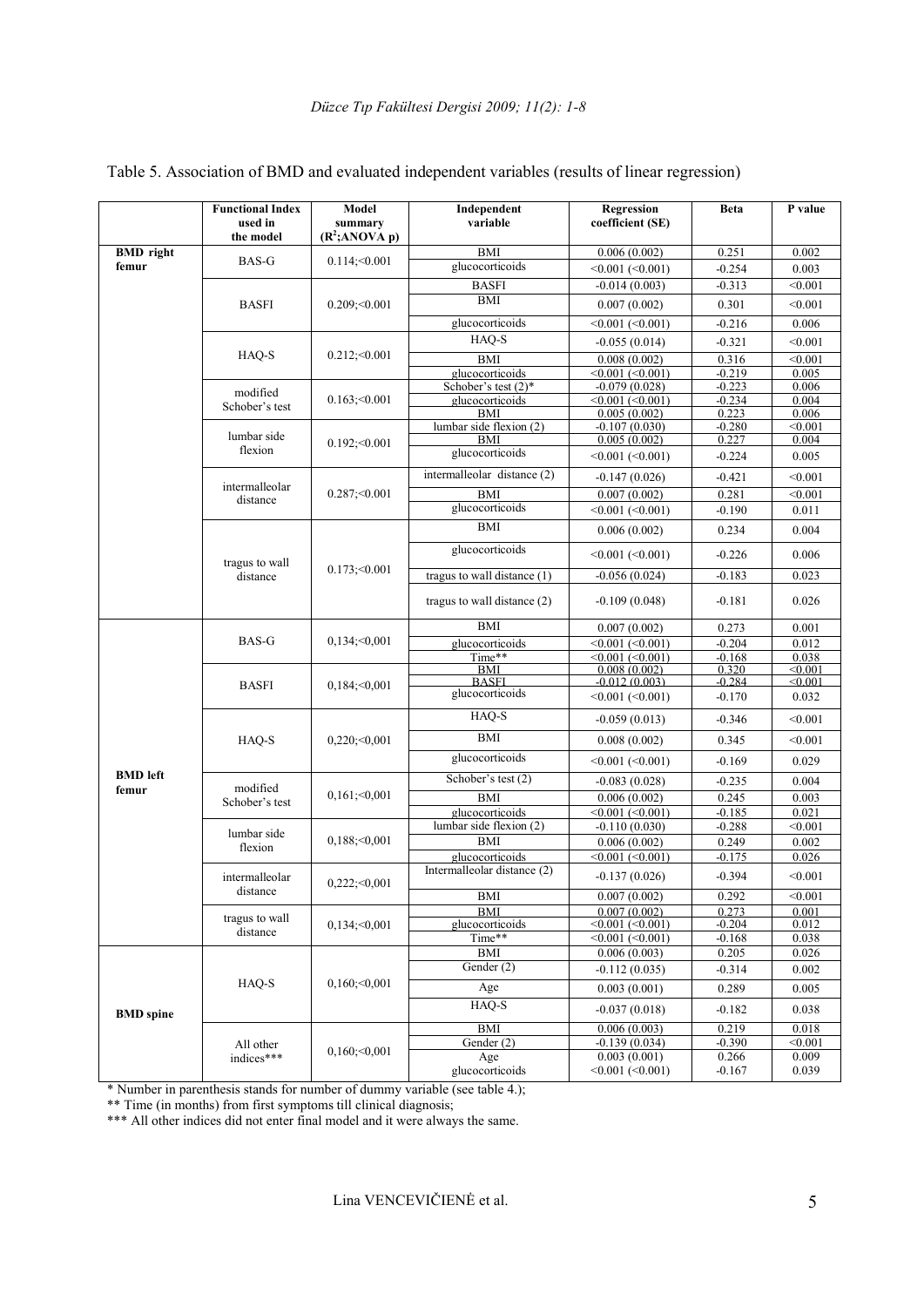Maillefert et al. did not find any relation between bone loss and baseline functional index or spinal mobility (33). Gratacos et al. in a longitudinal cohort study did not observe any relationship between bone loss and vertebral mobility, clinical disability (HAQ-S), or even daily physical activity (34). Speden et al. found that only metrology indices correlated with radiological severity whereas the radiological severity of sacroiliac disease was an independent factor in predicting femoral neck BMD (35). Donnely et al. reported that BMD at the proximal femur decreased in proportion to clinical disease severity (based on the Schober index), while BMD at the lumbar spine increased in the severe disease group as opposed to the mild disease group (36). It is important to note that a decrease in femur BMD, (but not in the spine) found in our study was observed only in cases with severe impairment of lumbar side flexion, modified Schober's test and intermalleolar distance. We also found that femur BMD was associated with BASFI and HAQ-S. Our other data clearly showed no correlations between BAS-G and BASFI, HAQ-S, metrology indices (data to be published). It follows that BAS–G as indicator of patient's well being is not sensitive enough to describe function impairment. This could explain why we did not find any correlation between BAS-G and BMD measurements at tested sites.

Our other study comparing patients according to disease duration, starting from the appearance of symptoms (up to 5, from 5 to 10, and more than 10 years), determined that BMD differences appeared only in femurs, and no significant differences in lumbar spine were found (21). It is evident that pathological changes in patients with SpA occur predominantly in the spine leading to structural alterations. Thusly, formation of syndesmophytes and ossification of ligaments led not only to reduced spinal mobility, but to an overestimation of spinal BMD. It is likely therefore, that the spinal BMD in our study was associated only with HAQ-S and associations between spinal BMD and other functional indices were not detected. It can be stated with some certainty that prevention of bone loss of SpA patients relies not only upon reducing the

inflammation but also on the preservation and control of functional status of the patient.

The studies results may be of clinical importance and could provide additional understanding of the relationship between the impairment of function and bone loss in patients with SpA. In combining the findings of our earlier study and literature (37,38) we can state that bone mass at the lumbar spine, as measured by DXA, does not reflect the real progression of bone loss in SpA patients. Our data supports the position that more accurate assessment of lumbar BMD in patients with SpA can be done by using quantitative computer tomography and lateral lumbar spine DXA (39). However the results found allows us to agree with the position that measurements of femur BMD can be more accurately assessed using DXA examination (19,20).

### **Conclusions**

- 1. The left and right femur BMD are associated with subjective (BASFI, HAQ-S) and objective (tragus to wall distance, lumbar side flexion, modified Schober's test and intermalleolar distance) functional indices in SpA patients.
- 2. Significant decreases of right and left femur BMD are observed only in cases with severe impairment of reduced spinal mobility measured by lumbar side flexion, modified Schober's test and intermalleolar distance.
- 3. Spinal BMD is associated only with functional disability measured by HAQ-S.
- 4. Our study did not reveal associations between frequency of exercise and BMD in patients with SpA.

#### *Corresponding author: Lina VENCEVICIENĖ,*

*Santariškių 2, Family Medicine Center, Vilnius University Hospital, Santariskiu Klinikos", LT-08661 Vilnius, Lithuania Tel.: +3705 2365034; Fax: +3705 2365302 E-Mail: linaven@gmail.com*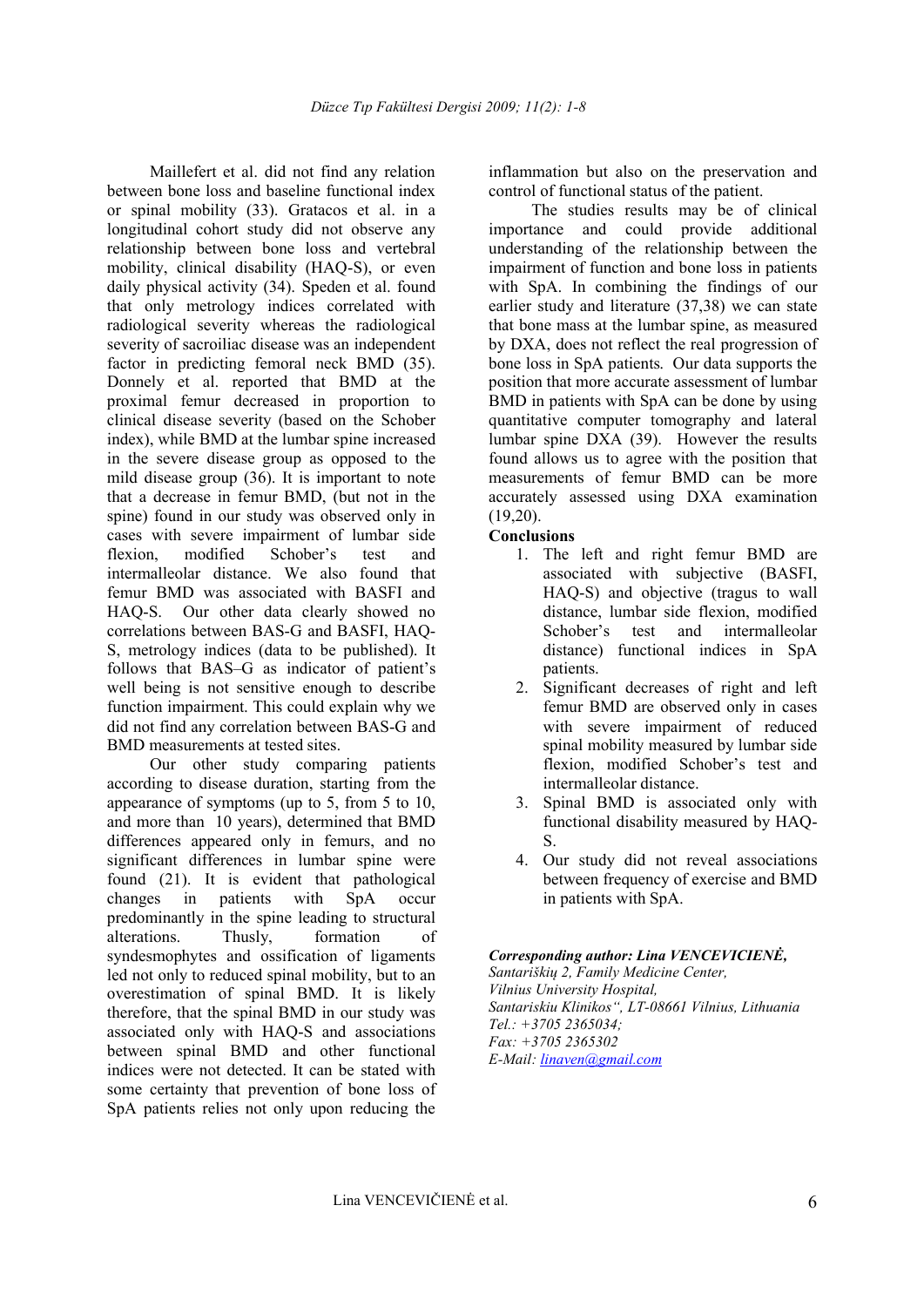## **REFERENCES**

1.Ward MM: Health-related quality of life in ankylosing spondylitis: a survey of 175 patients. Arthritis Care Res. 12: 247-55, 1999.

2.Guillemin F, Briancion S, Pourel J, Gaucher A: Long-term disability and prolonged sick leaves as outcome measurements in ankylosing spondylitis: possible predictive factors. Arthritis Rheum. 33: 1001-6, 1990.

3.Gran JT, Skomsvoll JF: The outcome of ankylosing spondylitis: a study of 100 patients. Br J Rheumatol. 36: 766-71, 1997.

4.Taylor AL, Balakrishnan C, Calin AL: Reference centile charts for measures of disease activity, functional impairment, and metrology in ankylosing spondylitis. Arthritis Rheum. 41: 1119-25, 1998.

5.Zink A, Braun J, Listing J, Wollenhaupt J, and the German Collaborative Arthritis Centers. Disability and handicap in rheumatoid arthritis and ankylosing spondylitis: results from the German rheumatological database. 27: 613-22, 2000.

6.Falkenbach A, Franke A, van Tubergen A, van der Linden S: Assessment of functional ability in younger and older patients with ankylosing spondylitis: performance of the Bath Ankylosing Spondylitis Functional Index. Am J Phys Med Rehabil. 81: 416-20, 2002.

7.Falkenbach A, Franke A, van der Linden S: Factors associated with body function and disability in patients with ankylosing spondylitis: a cross-sectional study. J Rheumatol. 30: 2186- 92, 2003.

8.Ward MM: Predictors of the progression pf functional disability in patients with ankylosing spondylitis. J Rheumatol. 29: 1420-5, 2002.

9.Doran MF, Brophy S, MacKay K, Taylor G, Calin A: Predictors of longterm outcome in ankylosing spondylitis. J Rheumatol. 30: 316-20, 2003.

10. Wordsworth BP, Mowat AG: A review of 100 patients with ankylosing spondylitis with particular reference to socio-economic effects. Br J Rheumatol. 25: 175-80, 1986.

11. Bakker C, van de Linden S, van Santen-Hoeufft M, Bolwijn P, Hidding A: Problem elicitations to assess patient priorities in ankylosing spondylitis and fibromyalgia. J Rheumatol. 22: 1304-10, 1995.

12. Averns HL, Oxtoby J, Taylor HG, Jones PW, Dziedzic K, Dawes PT: Smoking and outcome in ankylosing spondylitis. Scand J Rheumatol. 25: 138-42, 1996.

13. Heikkila S, Ronni S, Kautiainen H.J, Kauppi M.J: Functional impairment in spondyloarthropathy and fibromyalgia. J Rheumatol 29: 1415-9, 2002.

14. van der Heijde D, Calin A, Dougados M, Khan M, van der Linden S, Bellamy N: Selection of instruments in the core set for DC-ART, SMARD, physical therapy, and clinical record keeping in ankylosing spondylitis. Progress report of the ASAS Working group. J Rheumatol. 26: 951-4, 1999.

15. Calin A, Garrett S, Whitelock H, Kennedy LG, O'Hea J, Mallorie P, Jenkinson T: A new approach to defining functional ability in anklosing spondylitis: the development of the Bath Ankylosing Spondylitis Functional Index. J Rheumatol. 21: 2281-5, 1994.

16. Daltroy LH, Larson MG, Roberts WN, Liang MH: A modification of the Health Assessment Questionnaire for spondyloarthropathies. J Rheumatol. 17: 946-50, 1990.

17. Jones SD, Steiner A, Garrett SL, Calin A: The Bath Ankylosing Spondylitis Patient Global Score (BAS-G). Br J Rheumatol. 35: 66-71, 1996.

18. Jenkinson TR, Mallorie PA, Whitelock HC, Kennedy LG, Garrett SL, Calin A: Defining spinal mobility in ankylosing spondylitis (AS). The Bath AS Metrology Index. J Rheumatol. 21: 1694-1698, 1994.

19. Meirelles ES, Borelli A, Camargo OP: Influence of disease activity and chronicity on ankylosing spondylitis bone mass loss. Clin Rheumatol. 18: 364-8, 1999.

20. El Maghraoul A, Borderie D, Cherruau B, Edouard R, Dougados M, Roux C: Osteoporosis, body composition, and bone turnover in ankylosing spondylitis. J Rheumatol. 26: 2205-9, 1999.

21. Venceviciene L, Venalis A, Sapoka V, Butrimiene I: Bone mineral density in patients with spondyloarthropathies. Medicinos teorija ir praktika. 14(3): 275-282, 2008.

22. Deodhar AA, Woolf AD: Bone mass measurement and bone metabolism in